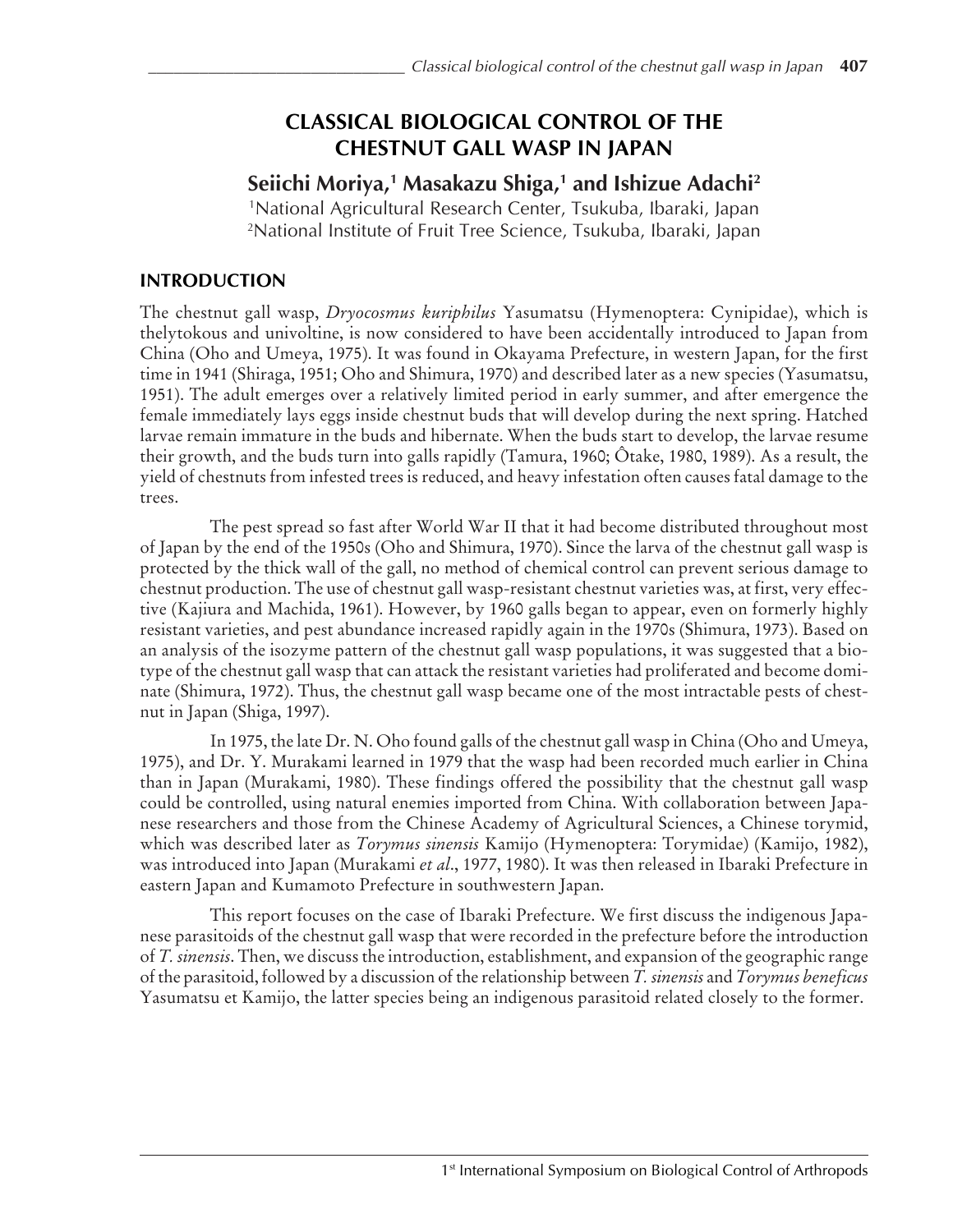## **MATERIALS AND METHODS**

## **Indigenous Parasitoids of Dryocosmus kuriphilus in Ibaraki Prefecture**

In early spring, withered galls of the chestnut gall wasp, in which the parasitoids had overwintered, were collected mainly at the National Institute of Fruit Tree Science (NIFTS), Tsukuba, in southern Ibaraki Prefecture, about 50 km northeast of Tokyo. They were kept under outdoor temperature conditions so that the adult parasitoids could be observed as they emerged in spring. Fresh galls were also collected in the same area in early summer so that the adult parasitoids could be observed as they emerged later in that season. Observations of the spring collections were carried out in 1979-1982 and of the summer collections in 1978-1981.

## **Introduction of Torymus sinensis to Japan**

After the first and preliminary introduction of *T. sinensis* from China in 1975 (Murakami *et al*., 1977), Dr. Y. Murakami brought to Japan 2,609 galls of the chestnut gall wasp with parasitoid larvae that had been collected in Hebei Province, China, in August 1979 with special permission for importation granted through the Plant Protection Law of Japan. Thereafter, a third introduction was made by M. Shiga, one of the present authors, who visited Hebei Province again in November 1981 and imported 2,706 galls into Japan. All of these importations were made by courtesy of the Chinese government.

## **Release of Torymus sinensis**

In April 1982, females were selected from among the offspring of the second (1979) introduction; since then, further offspring have been propagated by the bagging method (Ôtake *et al*., 1984). Also in April 1982, the adults of the third (1981) introduction emerged from the galls. Those females were kept in glass tubes for at least two days–enough time to mate with males. Drops of honey were supplied in the tubes. Then, 260 females were released onto 11 wild Japanese chestnut trees (*Castanea crenata* Sieb. et Zucc.) growing on the grounds of the northernmost part of the research station (NIFTS) in Tsukuba, Japan.

### **Emergence and Distribution Range of Parasitoids**

In March 1983, withered galls that had formed in the preceding year at the research station (NIFTS) were collected in all the areas where wild chestnut trees grew naturally among pine and other kinds of trees and shrubs, and some areas where chestnut cultivars had been planted. In particular, all the galls were collected near the point where the parasitoid, *T. sinensis*, had been released in 1982. After 1984, the chestnut gall wasp galls were collected between January and March every year in the same areas as in 1983.

To monitor how the *T. sinensis* population expanded its geographic range after its release at the research station (NIFTS), withered galls were also collected at various localities in the Kanto district (including areas near NIFTS), as well as in the districts of Chubu and Tohoku, from 1983 to 1992. All the galls thus collected were kept in shelters set up outdoors in order to observe the emergence of adult parasitoids under natural conditions.

## **Infestation Rate of Dryocosmus kuriphilus**

The effect of the 1982 release of *T. sinensis* on the chestnut gall wasp population was evaluated by observing gall formation on chestnut trees. In 1984, 20 one-year-old twigs from each of 13 naturally growing chestnut trees at the research station (NIFTS) were examined for shoot infestation. The ratio of infested shoots to the total number of shoots examined was regarded as an indicator of the size of the chestnut gall wasp population at the release location. Every year thereafter through 1992, the gall formation rate was monitored from twigs of these 13 trees.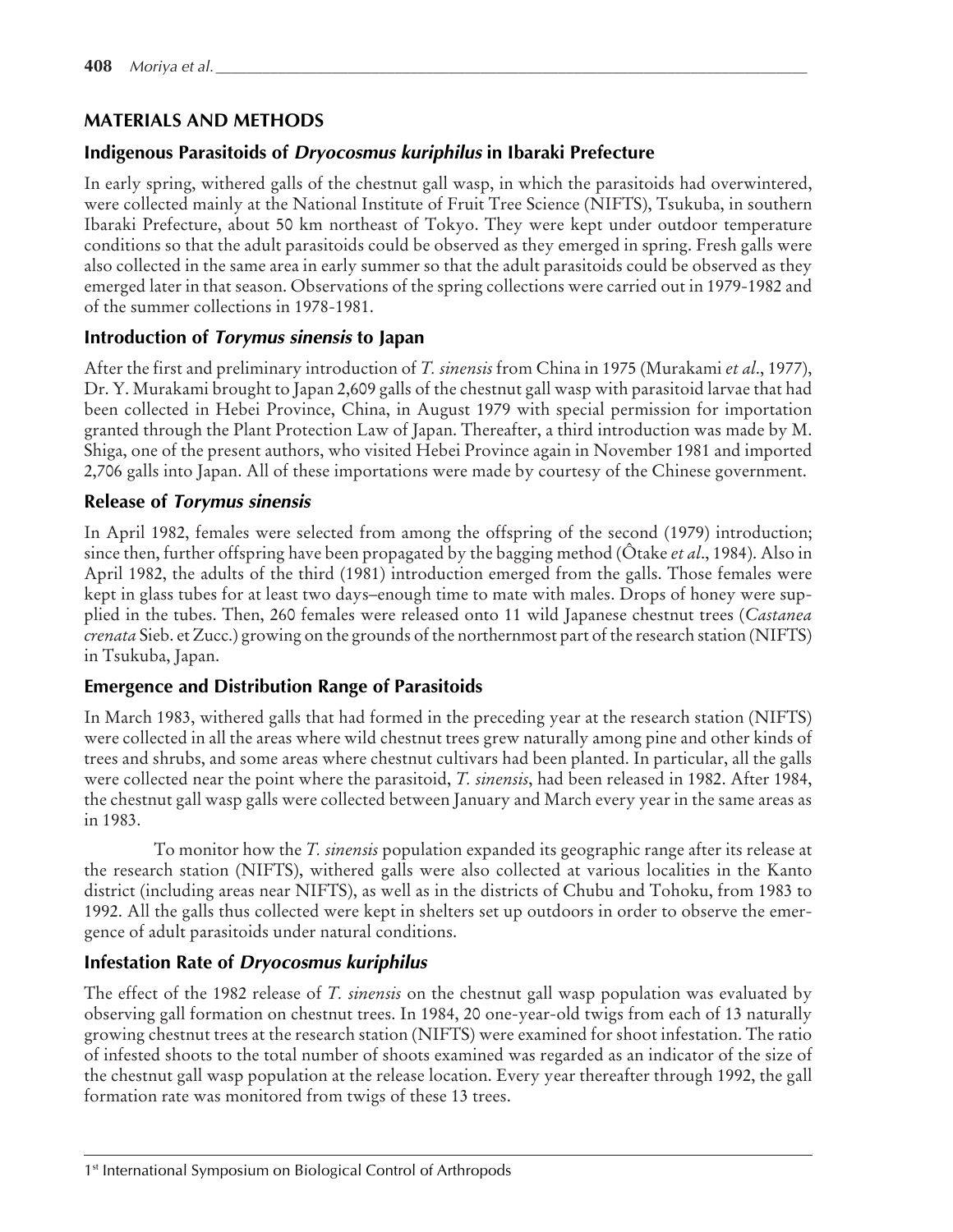## **Experimental Crossing among Torymids**

After 1983, some virgin females of *T. sinensis* and two strains of the native species *T. beneficus* (Ôtake, 1987) were paired with the males of those different species and/or strains. They were confined in a small glass tube with drops of honey for at least two days for mating. Then the females were released into a nylon-mesh bag that was placed over a branch of the Japanese chestnut tree on which galls were formed (i.e., the bagging method of Ôtake *et al*., 1984). The next spring, the emergence of the offspring was observed in the same manner as described earlier. Some of the female offspring were backcrossed to the males of the parent species, and the emergence of progeny was also recorded the next spring.

## **RESULTS AND DISCUSSION**

## **Indigenous Parasitoids of Dryocosmus kuriphilus in Ibaraki Prefecture**

Emergence of adult parasitoids is summarized in Table 1. Before the initial introduction of *T. sinensis*, 10 species of hymenopterous parasitoids were discovered at the release site (NIFTS). Since the percentage of parasitism was not high for any of the parasitoids, it is unlikely that the indigenous parasitoids effectively controlled the chestnut gall wasp population in the southern part of Ibaraki Prefecture.

| Parasitoids                                               | 1978                    | 1979           | 1980 | 1981         |
|-----------------------------------------------------------|-------------------------|----------------|------|--------------|
| Torymus beneficus Yasumatsu et Kamijo (Torymidae)         | $\mathsf{-}^\mathsf{a}$ | E <sub>p</sub> | E    | $\mathsf E$  |
| Torymus geranii Walker (Torymidae)                        | $\mathsf E$             | E              | E    | $\mathsf E$  |
| Megastigmus nipponicus Yasumatsu et Kamijo<br>(Torymidae) | N <sup>c</sup>          | E              | N    | N            |
| Ormyrus punctiger Westwood (Ormyridae)                    | $\sf E$                 | $\mathsf{N}$   | N    | $\mathsf{N}$ |
| Ormyrus flavitibialis Yasumatsu et Kamijo (Ormyridae)     | E                       | E              | E    | E            |
| Eurytoma brunniventris Ratzeburg (Eurytomidae)            | E                       | E              | E    | E            |
| Eurytoma setigera Mayr (Eurytomidae)                      | $\mathsf{N}$            | $\mathsf{N}$   | N    | E            |
| Eupelmus urozonus Dalman (Eupelmidae) (male) <sup>d</sup> | E                       | N              | N    | E            |
| Eupelmus sp. (Eupelmidae) (male)                          | N                       | N              | N    | E            |
| Eupelmus spp. (Eupelmidae) (female) <sup>d</sup>          | $\mathsf E$             | E              | E    | E            |
| Pteromalus apantelophagus Crawford (Pteromalidae)         | N                       | N              | N    | Ε            |

**Table 1.** Parasitoids recorded from the galls of Dryocosmus kuriphilusYasumatsu in Ibaraki Prefecture, Japan, before introduction of Torymus sinensis Kamijo from China.

a No observation,

b E=Emerged,

c N=Not emerged.

d Females of the two *Eupelmus* are morphologically indistinguishable from each other (see, Ôtake et al., 1982).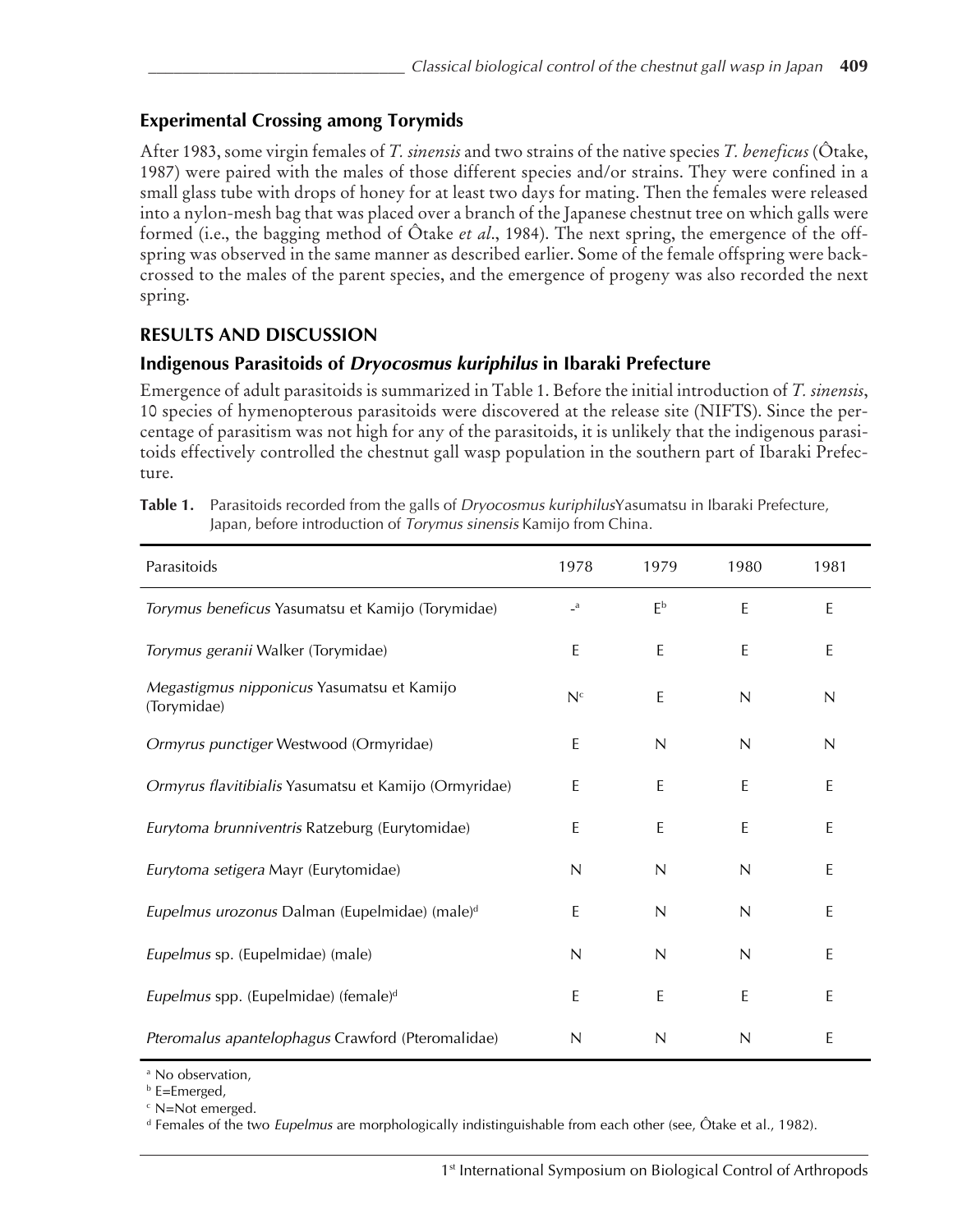#### **Establishment and Growth of the Torymus sinensis Population at the Release Site**

As pointed out by Ôtake *et al*. (1984) and Ôtake (1987), the males of *T. sinensis* are morphologically indistinguishable from those of *T. beneficus*. Therefore, records used to distinguish between these species are for females only. In March 1983, 16,027 withered galls were collected at release sites and adjacent areas. Since 502 females of *T. sinensis* emerged from those galls, the parasitoid was confirmed to have become established at the release site (NIFTS). It is obvious that the *T. sinensis* population increased soon after its establishment. By 1989, the number of *T. sinensis* females emerging per 100 galls was 25 times larger than the number in 1983 (Fig. 1). Since 1989, *T. sinensis* has become completely dominant among the parasitoids of the chestnut gall wasp at the release site (NIFTS) (Piao and Moriya, 1999).



**Figure 1.** Changes in the percentage of current shoots of chestnut trees infested with *Dryocosmus kuriphilus* Yasumatsu and the emergence of Torymus sinensis Kamijo from the withered galls after its release at the National Institute of Fruit Tree Science. Source: Moriya et al. (1989a).

### **Spread of Torymus sinensis**

*Torymus sinensis* expanded its geographical range soon after its release (Fig. 2). During the first few years the parasitoid spread gradually, at a rate of less than 1 km/year, followed by more rapid and accelerated spread in the next few years. In the spring of 1989, *T. sinensis* was detected in an area more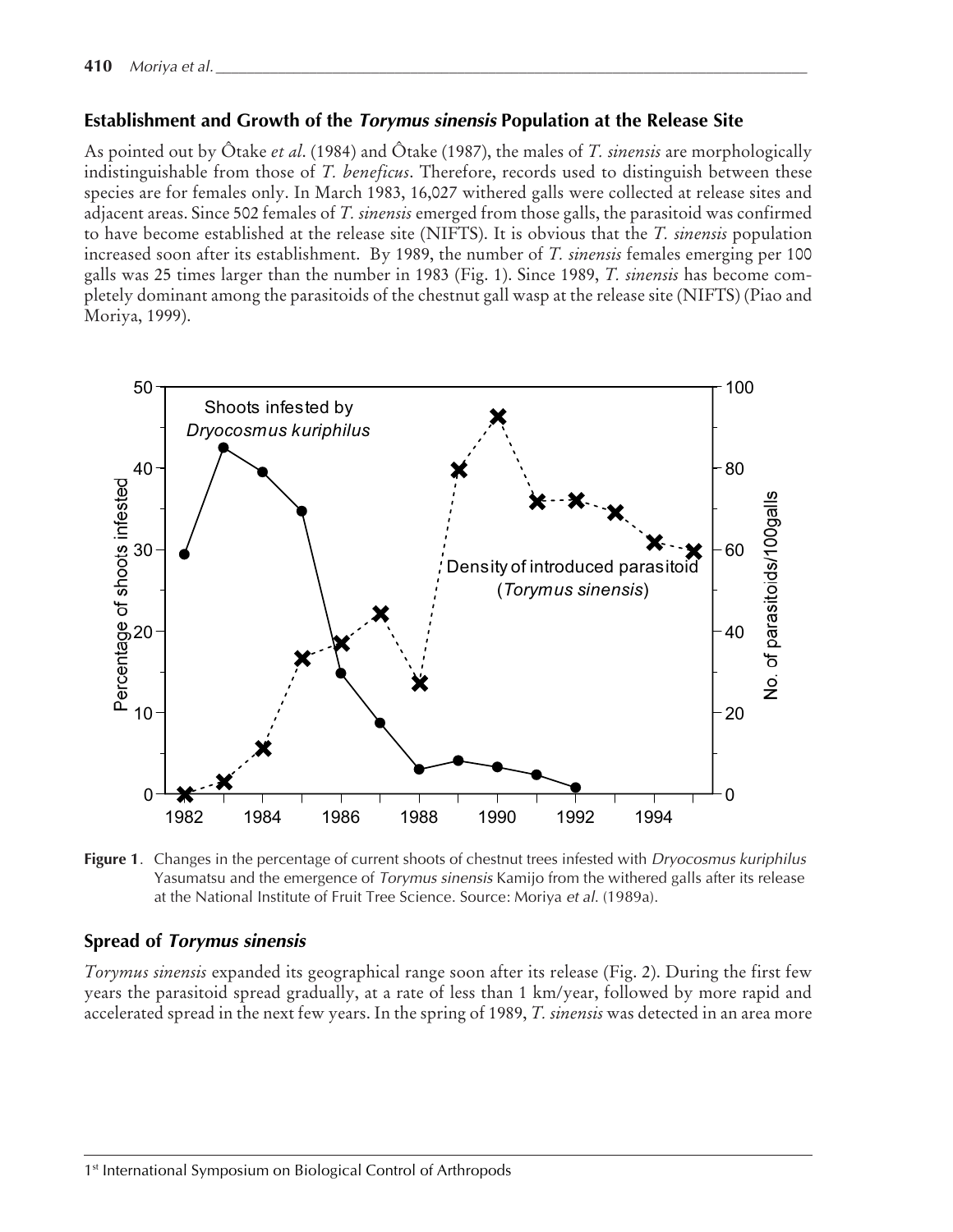

**Figure 2.** Range expansion of *Torymus sinensis* Kamijo. Relationship between the number of generations (t) after release of the wasp at Tsukuba in 1982 and the maximum distance  $(D)$  from Tsukuba to the locality where T. sinensis was detected. Source: Moriya et al. (1989b), Shiga (1996, 1997).

than 12 km from the release site (NIFTS). Since then, a steady expansion has been observed at a constant rate of ca 60 km per year (=generation). Consequently, the parasitoids seem to have dispersed, by themselves, several hundred kilometers from the point of release.

### **Evaluation of Torymus sinensis as a Biological Control Agent**

The infestation rate of the chestnut gall wasp steadily decreased, from ca 43% shortly after the release to ca 3% in 1988 and less than 1% in 1992 (Fig. 1). According to a 5-year observation from 1960 through 1964 (before the introduction of *T. sinensis*), the estimated chestnut gall wasp population density fluctuated approximately fourfold (Miyashita *et al*., 1965). It is believed, therefore, that the rapid decrease and stable low level of the infestation rate observed at the release site (NIFTS) was due principally to the parasitoid.

The tolerable injury level by the chestnut gall wasp for chestnut trees is considered to be 30% infestation of current shoots (Gyoutoku and Uemura, 1985). This means that the infestation level at the release site became much lower than the tolerable injury level after 1986.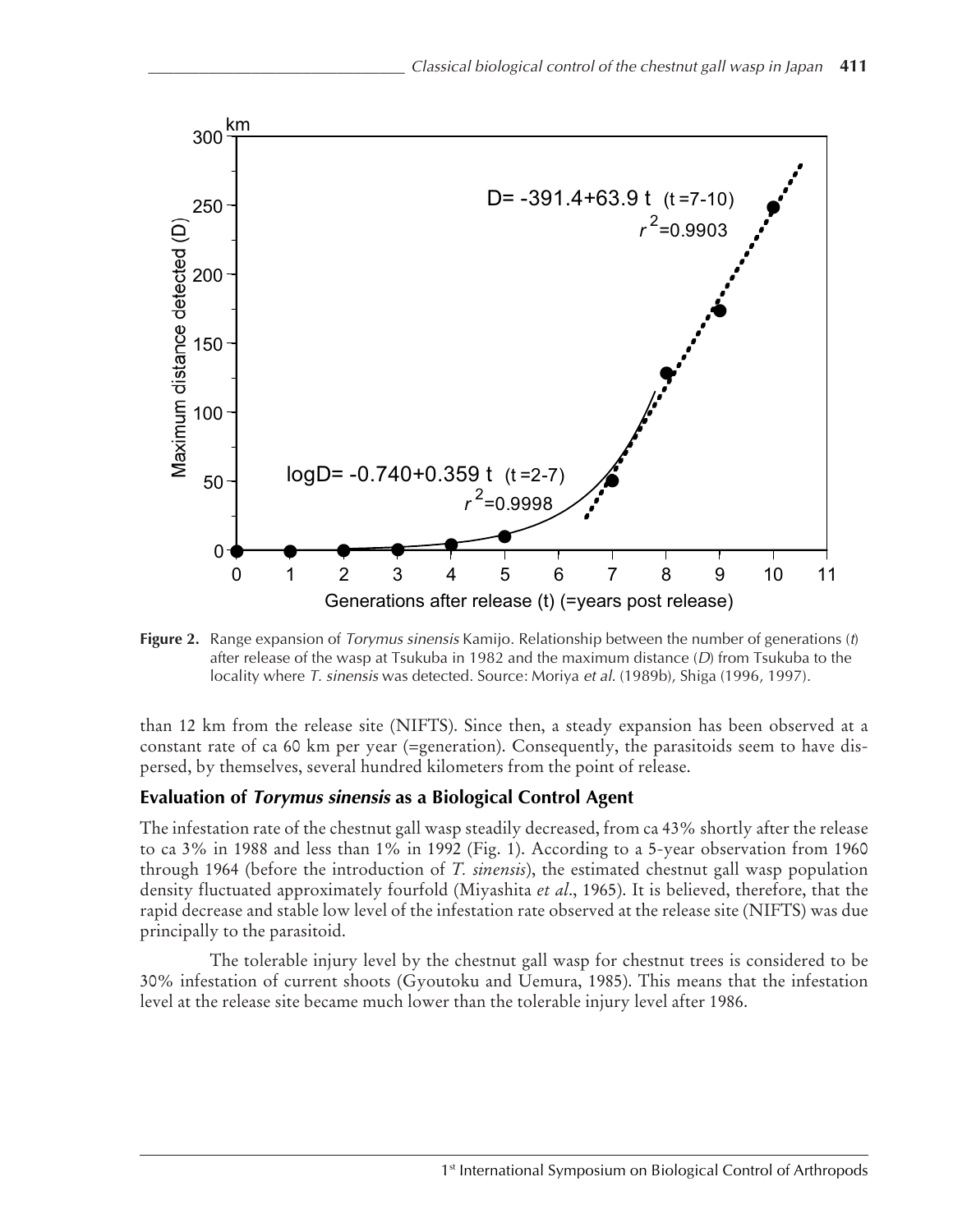| Cross-combination                                                     | Year(s)          | No. of females<br>released | No. of offspring |         |                  |
|-----------------------------------------------------------------------|------------------|----------------------------|------------------|---------|------------------|
|                                                                       |                  |                            | Males            | Females |                  |
| Reciprocal Cross                                                      |                  |                            |                  |         |                  |
| Female x Male                                                         |                  |                            |                  |         |                  |
|                                                                       | TbL $\times$ Ts  | 1984-1992                  | 283              | 152     | 150              |
|                                                                       | $Ts \times TbL$  | 1984-1992                  | 283              | 640     | 143              |
|                                                                       | TbE $\times$ Ts  | 1990-1992                  | 111              | 46      | 33               |
|                                                                       | Ts $\times$ TbE  | 1991-1992                  | 136              | 208     | $\mathbf{1}$     |
|                                                                       | TbE $\times$ TbL | 1992                       | 31               | $\, 8$  | $\boldsymbol{0}$ |
|                                                                       | TbL $\times$ TbE | 1992                       | 60               | 35      | $\overline{2}$   |
| <b>Backcross</b>                                                      |                  |                            |                  |         |                  |
| $[F1 \text{ female}] \times \text{Male}$                              |                  |                            |                  |         |                  |
| $[(\text{TbL})\text{F} \times (\text{Ts})\text{M}] \times \text{TbL}$ |                  | 1988-1992                  | 48               | 80      | 44               |
| $[(\text{TbL})\text{F} \times (\text{Ts})\text{M}] \times \text{Ts}$  |                  | 1988-1991                  | 24               | 34      | 52               |
| $[(Ts)F \times (TbL)M] \times TbL$                                    |                  | 1988,1990-91               | 40               | 22      | 33               |
| $[(Ts)F \times (TbL)M] \times Ts$                                     |                  | 1988,1990-91               | 26               | 87      | 83               |

**Table 2.** Results of the experimental crossing among Torymus sinensis Kamijo (Ts), early-season (TbE) and late-season (TbL) strains of T. beneficus Yasumatsu et Kamijo, and their hybrids by using the bagging method.

Source: Moriya et al. (1992)

## **Interaction between Torymus sinensis and T. beneficus**

The results of the experimental crossing among the torymid species/strains are summarized in Table 2. The sex of torymids is simply determined by a haploid-diploid system. Therefore, female offspring are the true hybrids derived from the crossing. When *T. sinensis* was artificially crossed with *T. beneficus*, morphologically intermediate, fertile females were observed among the offspring. Table 2 shows that the hybrid females could be obtained from all of the combinations tested except for *TbE female* x *TbL male*. Although the sex ratio of the offspring varied among the combinations, it seems that the ratio of female offspring was high when the male parent was *T. sinensis*. It should be noted that crossing between *T. sinensis* and *T. beneficus* was confirmed to occur under natural conditions by analyzing the genotype of the malic enzyme (Izawa et al., 1996; Toda et al., 2000; Yara et al., 2000).

There was no evidence for direct competition between *T. sinensis* and *T. beneficus* in the field. However, the reproductive ability of *T. sinensis*, as indicated by the number of eggs deposited (Piao and Moriya, 1992a, b), was higher than that of *T. beneficus*. This might be responsible for the decrease in the number of *T. beneficus* in the chestnut groves at the release site (NIFTS) after the introduction of *T. sinensis*.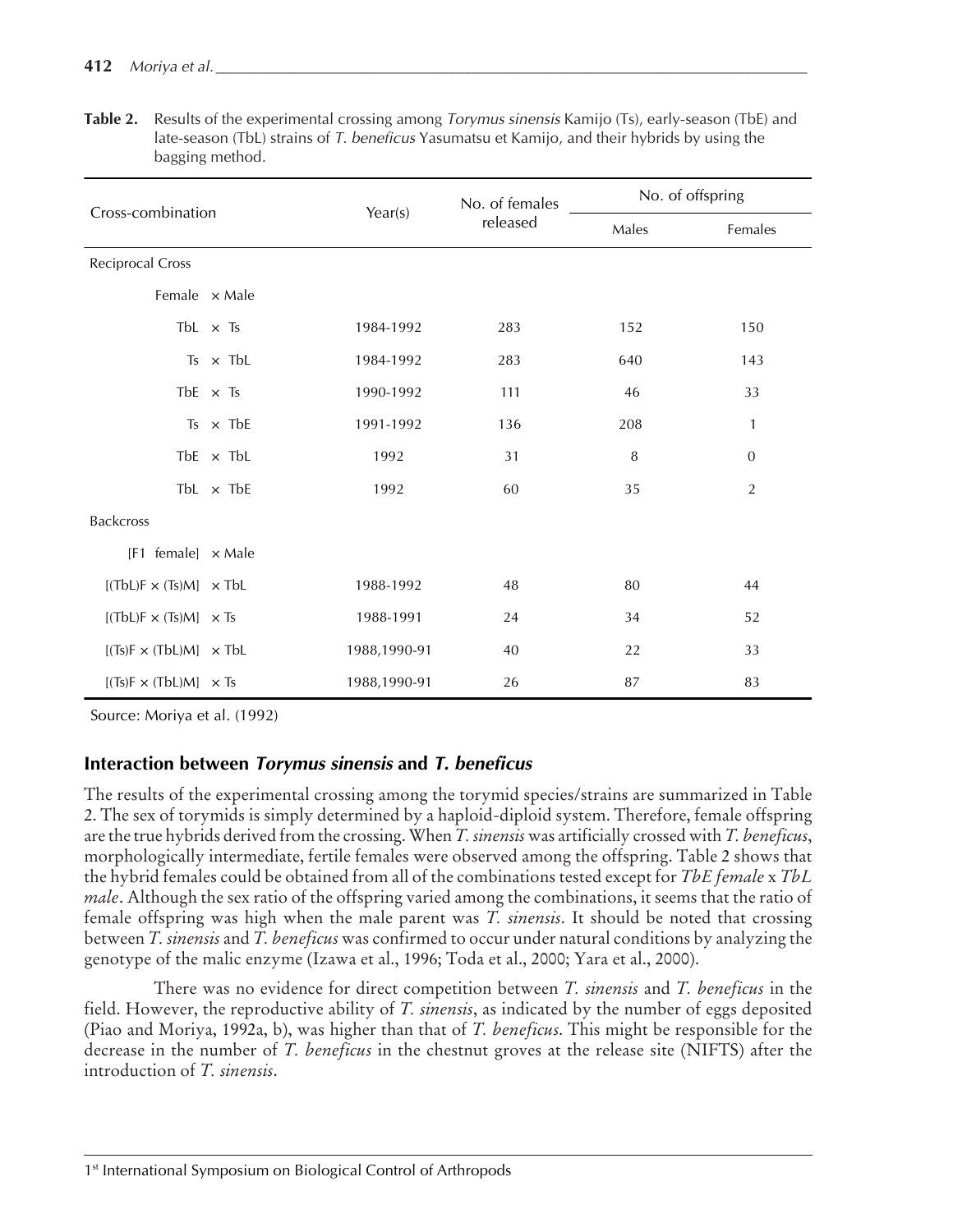The relationship between the two torymids became more and more complicated because a "native" *T. sinensis* was found in Tsushima Island in 1989 (Ohkubo, 1992), Oki Island in 1994 (Toda *et al*., 2000), and Akitsu, Hiroshima Prefecture, in 1992, before the introduction and/or expansion of the imported *T. sinensis* population. Furthermore, a different strain of *T. sinensis* has been found in South Korea (Murakami *et al*., 1995). Presently, little information is available on the origins of those populations. Now, the introduction of *T. sinensis* is widely known as one of the typical successful cases of classical biological control in Japan (Murakami, 1997), but the basic research should be continued.

# **ACKNOWLEDGMENTS**

We are grateful to Dr. A. Ôtake for his encouragement and helpful suggestions, and to Dr. K. Kamijo for his checking the taxonomy of parasitoid specimens. We also thank Drs. K. Inoue, K. Takagi, C.-S. Piao, and Y. Murakami for their cooperation.

# **REFERENCES**

- Gyoutoku, Y. and M. Uemura. 1985. Ecology and biological control of the chestnut gall wasp, *Dryocosmus kuriphilus* Yasumatsu (Hymenoptera: Cynipidae). 1. Damage and parasitization in Kumamoto Prefecture. *Proceedings of the Association for Plant Protection of Kyushu* 31: 213-215 (in Japanese).
- Izawa, H., Mh. Osakabe, S. Moriya, and S. Toda. 1996. Use of malic enzyme to detect hybrids between *Torymus sinensis* and *T. beneficus* (Hymenoptera: Torymidae) attacking *Dryocosmus kuriphilus* (Hymenoptera: Cynipidae) and possibility of natural hybridization*. Japanese Journal of Applied Entomology and Zoology* 40: 205-208 (in Japanese with English summary).
- Kajiura, M. and Y. Machida. 1961. The breeding of resistant varieties to some insects and diseases in fruit trees. *Japanese Journal of Breeding* 11: 137-140 (in Japanese).
- Kamijo, K. 1982. Two new species of *Torymus* (Hymenoptera, Torymidae) reared from *Dryocosmus kuriphilus* (Hymenoptera, Cynipidae) in China and Korea. *Kontyû, Tokyo* 50: 505- 510.
- Miyashita K., Y. Itô, K. Nakamura, M. Nakamura, and M. Kondo. 1965. Population dynamics of the chestnut gall-wasp, *Dryocosmus kuriphilus* Yasumatsu (Hymenoptera: Cynipidae). III. Five year observations on population fluctuations. *Japanese Journal of Applied Entomology and Zoology* 9: 42-52.
- Moriya, S., K. Inoue, A. Ôtake, M. Shiga, and M. Mabuchi. 1989a. Decline of the chestnut gall wasp population, *Dryocosmus kuriphilus* Yasumatsu (Hymenoptera: Cynipidae) after the establishment of *Torymus sinensis* Kamijo (Hymenoptera: Torymidae). *Applied Entomology and Zoology* 24: 231-233.
- Moriya, S., K. Inoue, and M. Mabuchi. 1989b. The use of *Torymus sinensis* to control chestnut gall wasp, *Dryocosmus kuriphilus*, in Japan. *Food and Fertilizer Technology Center (FFTC) Technical Bulletin* 118: 1-12.
- Moriya, S., K. Inoue, M. Shiga, and M. Mabuchi. 1992. Interspecific relationship between an introduced parasitoid, *Torymus sinensis* Kamijo, as a biological control agent of the chestnut gall wasp, *Dryocosmus kuriphilus* Yasumatsu, and an endemic parasitoid, *T. beneficus* Yasumatsu et Kamijo. *Acta Phytopathologica et Entomologica Hungarica* 27: 479-483.
- Murakami, Y. 1980. Recent topics on the chestnut gall wasp, with special reference to a report from China. *Nogyô oyobi Engei (Agriculture and Horticulture)* 55: 249-253 (in Japanese).
- Murakami, Y. 1997. *Natural Enemies of the Chestnut Gall Wasp: Approaches to Biological Control.* Kyushu University Press, Fukuoka, Japan. (in Japanese).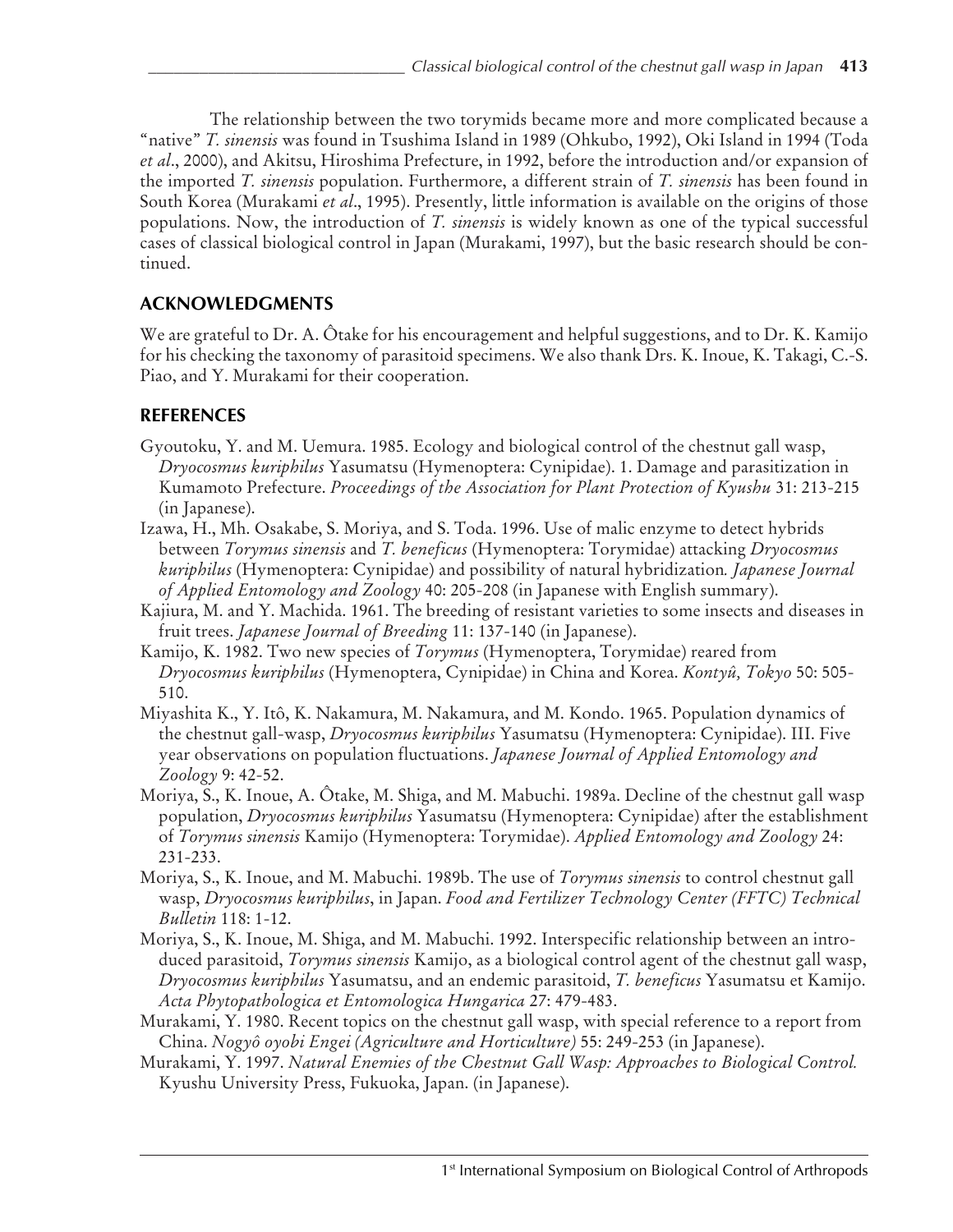- Murakami, Y., K. Umeya, and N. Oho. 1977. A preliminary introduction and release of a parasitoid (Chalcidoidea, Torymidae) of the chestnut gall wasp, *Dryocosmus kuriphilus* Yasumatsu (Cynipidae) from China. *Japanese Journal of Applied Entomology and Zoology* 21: 197-203 (in Japanese with English summary).
- Murakami, Y., H.-B. Ao, and C.-H. Chiang. 1980. Natural enemies in the chestnut gall wasp in Hopei Province, China (Hymenoptera: Chalcidoidea). *Applied Entomology and Zoology* 15: 184- 186.
- Murakami, Y., N. Ohkubo, S. Moriya, Y. Gyoutoku, C.-H. Kim, and J.-K. Kim. 1995. Parasitoids of *Dryocosmus kuriphilus* (Hymenoptera: Cynipidae) in South Korea with particular reference to ecologically different types of *Torymus* (*Syntomaspis*) *sinensis* (Hymenoptera: Torymidae). *Applied Entomology and Zoology* 30: 277-284.
- Ohkubo, N. 1992. Distribution of parasitoids of chestnut gall wasp, *Dryocosmus kuriphilus* Yasumatsu in Nagasaki Prefecture. *Proceedings of the Association for Plant Protection of Kyushu* 38: 190-192 (in Japanese).
- Oho, N. and I. Shimura. 1970. Research process on the chestnut gall wasp and some recent problems about its damage. *Shokubutsu Boeki (Plant Protection)* 24: 421-427 (in Japanese).
- Oho, N. and K. Umeya. 1975. Chestnut gall wasp is found in the People's Republic of China. *Shokubutsu Boeki (Plant Protection)* 29: 463-464 (in Japanese).
- Ôtake, A. 1980. Chestnut gall wasp, *Dryocosmus kuriphilus* Yasumatsu (Hymenoptera: Cynipidae): a preliminary study on trend of adult emergence and some other ecological aspects related to the final stage of its life cycle. *Applied Entomology and Zoology* 15: 96-105.
- Ôtake, A. 1987. Comparison of some morphological characters among two strains of *Torymus beneficus* Yasumatsu et Kamijo and *T. sinensis* Kamijo (Hymenoptera: Torymidae). *Applied Entomology and Zoology* 22: 600-609.
- Ôtake, A. 1989. Chestnut gall wasp, *Dryocosmus kuriphilus* Yasumatsu (Hymenoptera: Cynipidae): analysis of records on cell contents inside galls and emergence of wasps and parasitoids outside galls. *Applied Entomology and Zoology* 24: 193-201.
- Ôtake, A., M. Shiga, and S. Moriya. 1982. A study on parasitism of the chestnut gall wasp, *Dryocosmus kuriphilus* Yasumatsu (Hymenoptera: Cynipidae) by parasitoids indigenous to Japan. *Bulletin of the Fruit Tree Research Station* A9: 177-192.
- Ôtake, A., S. Moriya, and M. Shiga. 1984. Colonization of *Torymus sinensis* Kamijo (Hymenoptera: Torymidae), a parasitoid of the chestnut gall wasp, *Dryocosmus kuriphilus* Yasumatsu (Hymenoptera: Cynipidae), introduced from China. *Applied Entomology and Zoology* 19: 111-114.
- Piao, C.-S. and S. Moriya. 1992a. Ovarian and egg development of *Torymus sinensis* Kamijo and ovarian development of two strains of *T. beneficus* Yasumatsu et Kamijo (Hymenoptera: Torymidae). *Bulletin of the Fruit Tree Research Station* 22: 79-89 (in Japanese with English summary).
- Piao, C.-S. and S. Moriya. 1992b. Longevity and oviposition of *Torymus sinensis* Kamijo and two strains of *T. beneficus* Yasumatsu et Kamijo (Hymenoptera: Torymidae). *Japanese Journal of Applied Entomology and Zoology* 36: 113-118 (in Japanese with English summary).
- Piao, C.-S. and S. Moriya. 1999. Oviposition of *Torymus sinensis* Kamijo (Hymenoptera: Torymidae) under natural conditions. *Entomological Science* 2: 329-334.
- Shiga, M. 1996. Management of exotic insect pests in Japan, pp. 3-19. *In* Hokyo, N. and G. Norton (eds.). *Proceedings of the International Workshop on Pest Management Strategies in Asian Monsoon Agroecosystems (Kumamoto, 1995).* Kyushu National Agricultural Experiment Station, Kumamoto, Japan.